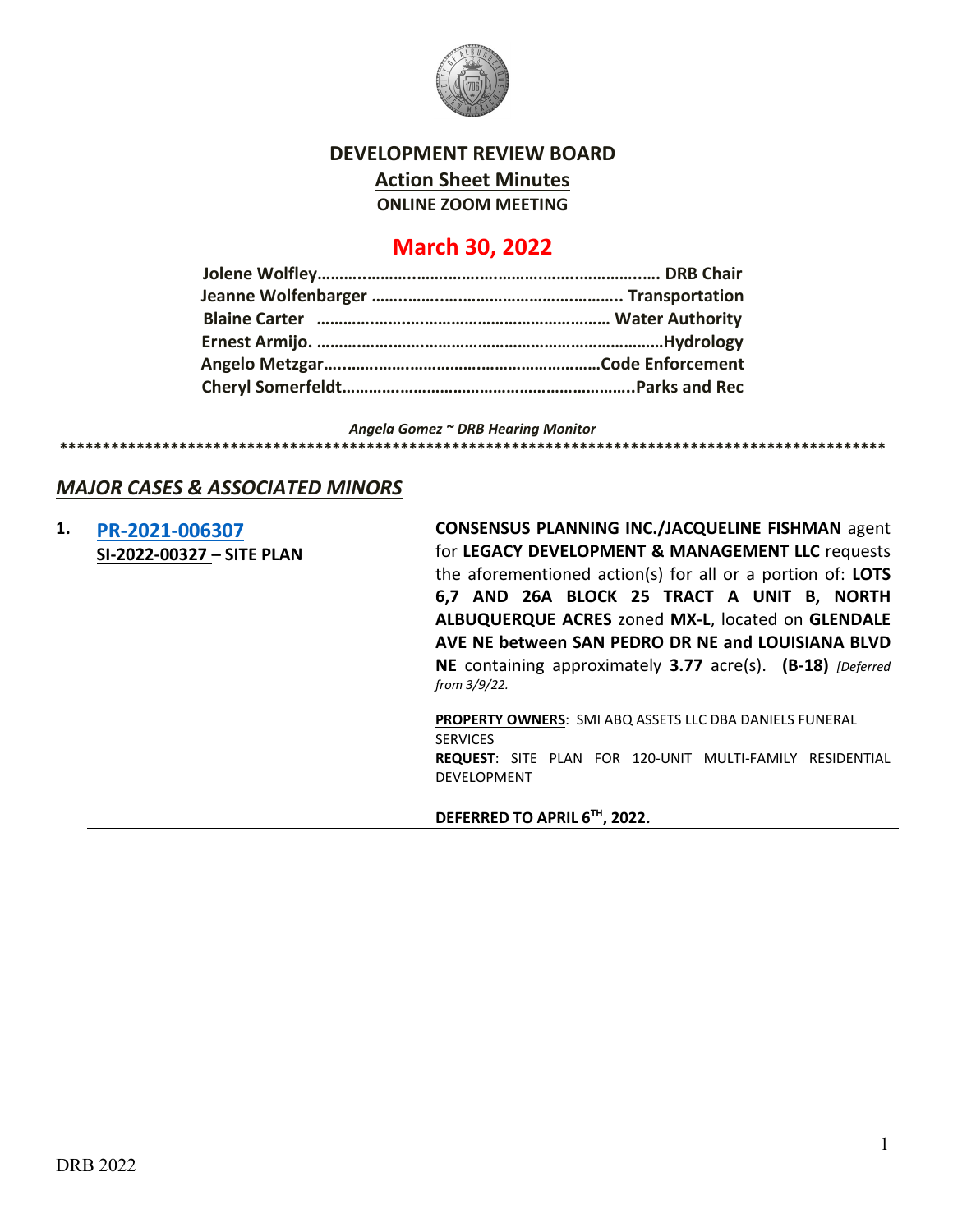### **2. [PR-2021-006307](http://data.cabq.gov/government/planning/DRB/PR-2021-006307/DRB%20Submittals/)**

**SD-2022-00034 – PRELIMINARY/FINAL PLAT SD-2022-00035 – VACATION OF PRIVATE EASEMENT**

**CSI - CARTESIAN SURVEY'S INC.** agent for **LEGACY DEVELOPMENT & MANAGEMENT LLC** requests the aforementioned action(s) for all or a portion of: **LOTS 6,7 AND 26A BLOCK 25 TRACT A UNIT B, NORTH ALBUQUERQUE ACRES** zoned **MX-L**, located on **GLENDALE AVE NE between SAN PEDRO DR NE and LOUISIANA BLVD NE** containing approximately **3.9970** acre(s). **(B-18)** *[Deferred from 3/9/22.*

**PROPERTY OWNERS**: : SMI ABQ ASSETS LLC DBA DANIELS FUNERAL **SERVICES** 

**REQUEST**: ELIMINATE INTERIOR LOT LINES OF 3 EXISTING LOTS TO CREATE ONE NEW LOT, VACATE A PORTION OF AN EXISTING PRIVATE EASEMENT/ GRANT EASEMENTS

**DEFERRED TO APRIL 6TH, 2022.**

## *MAJOR CASES*

**3. [PR-2021-005816](http://data.cabq.gov/government/planning/DRB/PR-2021-005816/DRB%20Submittals/)  SI-2021-02066 - EPC FINAL SITE PLAN SIGN-OFF**

**CONSENSUS PLANNING INC.** agent for **JB HOLDINGS LLC/ TAKE FIVE CARWASH** requests the aforementioned action(s) for all or a portion of: **LOT 2-C, COTTONWOOD CROSSING PHASE II** zoned **MX-L**, located at **10084 COORS BLVD NW between COORS BYPASS and SEVEN BAR LOOP**  containing approximately **0.7876** acre(s). **(B-14)** *[12/15/21, 2/2/22, 3/16/22]*

**PROPERTY OWNERS**: JB HOLDINGS , LLC **REQUEST**: DRB SIGN OFF OF EPC APPROVED CAR WASH FACILITY

**IN THE MATTER OF THE AFOREMENTIONED APPLICATION, BEING IN COMPLIANCE WITH ALL APPLICABLE REQUIREMENTS OF THE DPM AND THE IDO, AND WITH THE SIGNING OF THE INFRASTRUCTURE LIST ON MARCH 30, 2022 THE DRB HAS**  *APPROVED* **THE EPC FINAL SITE PLAN SIGN-OFF. FINAL SIGN-OFF IS DELEGATED TO TRANSPORTATION FOR THE CLEARING UP ON SIDEWALK DETAILS RAMP AND INFRASTRUCTURE WITHIN THE RIGHT OF WAY AS WELL AS THE CALLING OUT OF STRIPING NOTES FOR THE CHANNELIZATION OF TRAFFIC ONTO COORS BYPASS, AND TO PLANNING FOR PLAN SHEETS TO BE SEALED AND SIGNED BY APPROPRIATE DESIGN PROFESSIONAL, APPLICATION NUMBER TO BE ADDED TO THE PLAN, SOLID WASTE SIGNATURE AND FOR THE RECORDED INFRASTRUCTURE IMPROVEMENTS AGREEMENT. A FINDING SHALL BE INCLUDED ON THE NOTICE OF DECISION AS INDICATED BY PARKS AND RECREATION THAT THE APPLICANT SHALL CONTACT OPEN SPACE DIVISION PLANNER AT THE START OF CONSTRUCTION TO DISCUSS POTENTIAL MITIGATION IN RELATION TO THE MAJOR PUBLIC OPEN SPACE IN THE LOWER CORRALES CANAL.**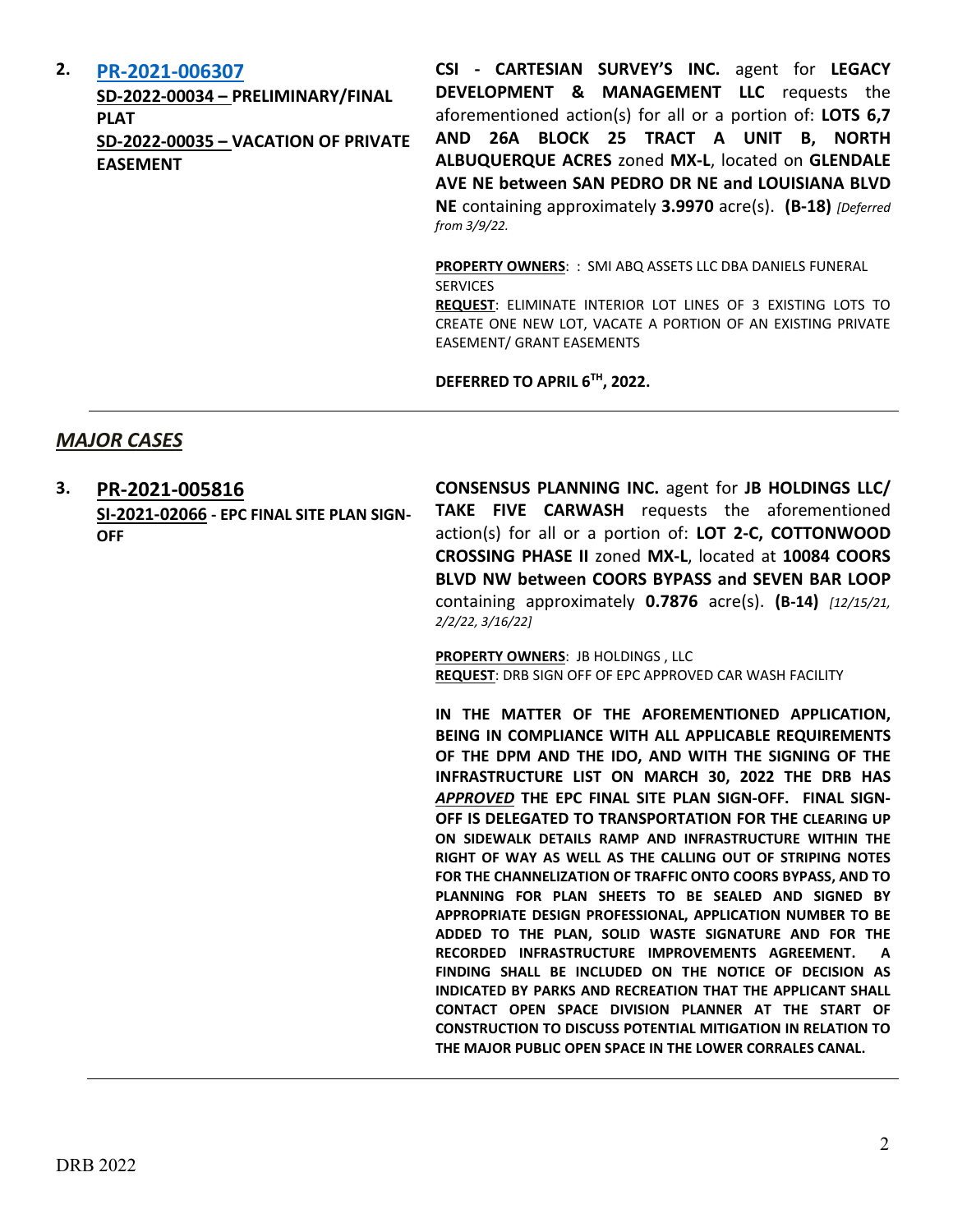### **4. [PR-2019-002042](http://data.cabq.gov/government/planning/DRB/PR-2019-002042/DRB%20Submittals/)**

**SD-2022-00020 – PRELIMINARY PLAT SD-2022-00048 – VACATION OF PUBLIC EASEMENT SD-2022-00049– VACATION OF PUBLIC EASEMENT SD-2022-00050– VACATION OF PUBLIC EASEMENT SD-2022-00051– VACATION OF PUBLIC EASEMENT SD-2022-00052- VACATION OF PRIVATE EASEMENT SD-2022-00053- VACATION OF PRIVATE EASEMENT VA-2022-00069** - **IDO WAIVER VA-2022-00071** - **DEFERRAL OF SIDEWALK CONSTRUCTION**

**CSI – CARTESIAN SURVEY'S INC.** agent for **SOLARE COLLEGIATE FOUNDATION** requests the aforementioned action(s) for all or a portion of: **12-B-1-A and 12-B-1-B, EL RANCHO GRANDE 1** zoned **MX-M**, located at **8801 GIBSON BLVD SW between 98TH ST SW and BARBADOS AVE SW**  containing approximately **10.9989** acre(s). **(M-9)** *[Deferred from 3/9/22]*

**PROPERTY OWNERS**: SOLARE COLLEGIATE FOUNDATION **REQUEST**: MAJOR PRELIMINARY PLAT

**IN THE MATTER OF THE AFOREMENTIONED APPLICATION, BEING IN COMPLIANCE WITH ALL APPLICABLE REQUIREMENTS OF THE DPM AND THE IDO, AND WITH THE SIGNING OF THE INFRASTRUCTURE LIST ON MARCH 30, 2022,THE DRB HAS**  *APPROVED* **PRELIMINARY PLAT, THE IDO WAIVER, THE TEMPORARY DEFERRAL OF SIDEWALK CONSRUCTION, AND THE VACATION ACTIONS AS SHOWN ON EXHIBIT IN THE PLANNING FILE, PER SECTION 14-16-6(K) OF THE IDO.**

### **5. [PR-2021-004968](http://data.cabq.gov/government/planning/DRB/PR-2021-004968/DRB%20Submittals/PR-2021-004968_Mar_30_2022_Supp/)**

**Sketch plat 1-27-2021**

**SD-2021-00260 – PRELIMINARY PLAT VA-2021-00453 – WAIVER TO STREET FACING REAR YARD VA-2021-00455 – TEMPORARY DEFERRAL OF SIDEWALK VA-2021-00452 – SIDEWALK WAIVER VA-2021-00454 – WAIVER TO BLOCK LENGTH**

**BOHANNAN HUSTON, INC.** agent for **ELK HAVEN** requests the aforementioned action(s) for all or a portion of: **TRACT B-1 & B-2, LA CUENTISTA SUBDIVISION** zoned **R-ML**, located on **ROSA PARKS RD NW between UNSER BLVD NW and KIMMICK DR NW** containing approximately **59.0**  acre(s). **(C-10)** *[Deferred from 1/5/22, 2/9/22]*

**PROPERTY OWNERS**: ELK HAVEN LLC **REQUEST**: PRELIMINARY PLAT AND ASSOCIATED WAIVER

**THE MATTER OF THE AFOREMENTIONED APPLICATION, BEING IN COMPLIANCE WITH ALL APPLICABLE REQUIREMENTS OF THE DPM AND THE IDO, AND WITH THE SIGNING OF THE INFRASTRUCTURE LIST ON MARCH 30, 2022,THE DRB HAS** *APPROVED* **PRELIMINARY PLAT, THE WAIVER TO STREET FACEING REAR YARD, THE TEMPORARY DEFERRAL OF SIDEWALK AND THE WAIVER TO BLOCK LENGTH.**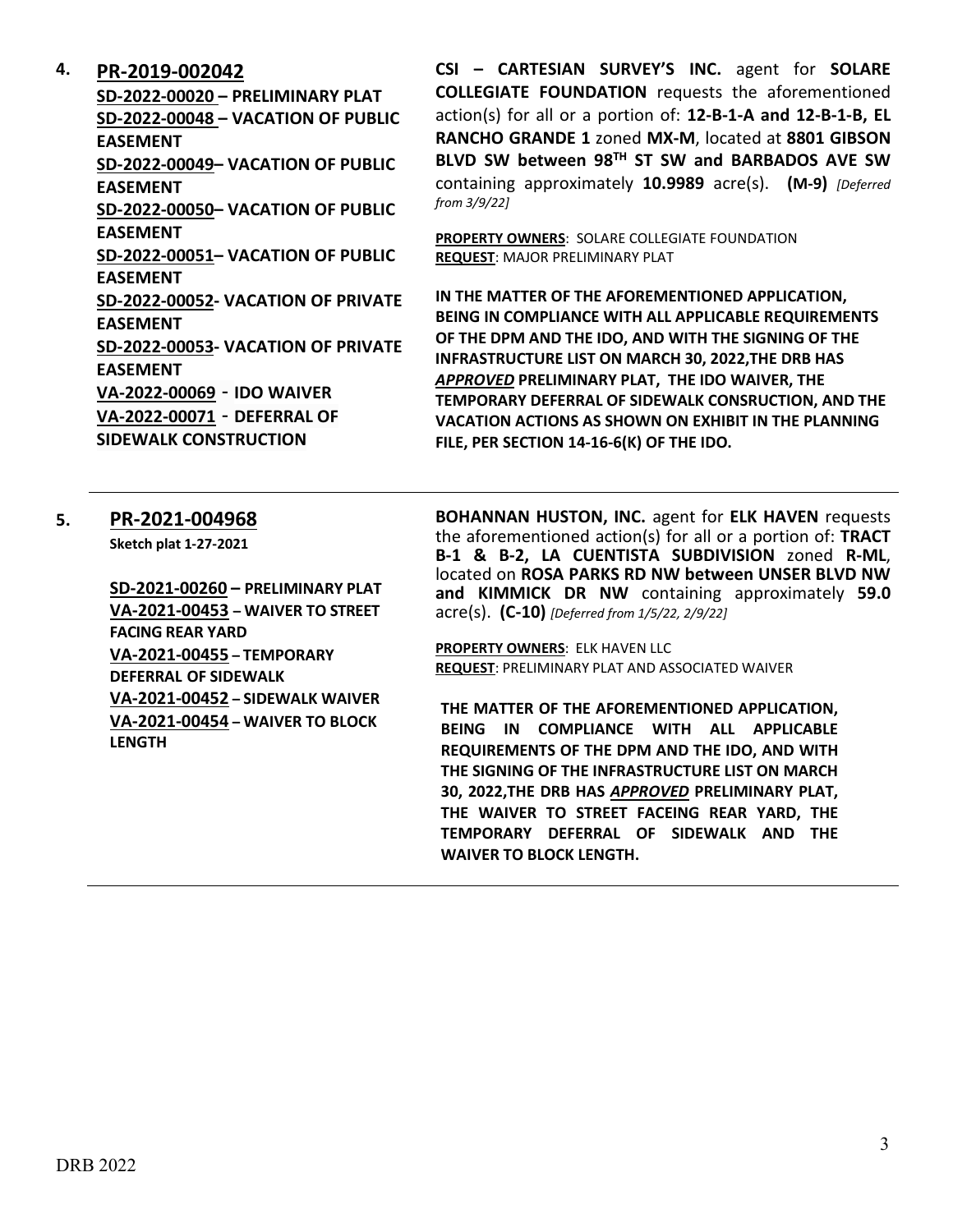**7.**

| PR-2021-005628 IDO 2020          |
|----------------------------------|
| SD-2021-00214 - PRELIMINARY PLAT |

**BOHANNAN HUSTON INC.** agent for **MDS INVESTMENTS, LLC** requests the aforementioned action(s) for all or a portion of: **TRACT A-1-A-1-A, MESA DEL SOL INNOVATION PARK** zoned **PC**, located on **UNIVERSITY BLVD SE between STRYKER RD and UNIVERSITY BLVD** containing approximately **1598.6338** acre(s). **(R-14, S-14-17, T-15- 17)** *[Deferred from 11/17/21, 12/8/21, 12/15/21, 1/5/22, 1/12/22, 2/2/22, 2/9/22, 3/2/22, 3/9/2, 3/16/22]*

**PROPERTY OWNERS**: MDS INVESTMENTS, LLC

**REQUEST**: PRELIMINARY PLAT AND BULK LAND PLAT FOR FUTURE TRACT N AND THE RE-PLAT OF TRACT A-1-A1-A TO DEDICATE RIGHT OF WAY FOR MESA DEL SOL TOWN CENTER.

#### **DEFERRED TO APRIL 13TH, 2022.**

**[PR-2021-006336](http://data.cabq.gov/government/planning/DRB/PR-2021-006336/DRB%20Submittals/) SI-2021-02091 – SITE PLAN**

**TIERRA WEST, LLC - VINCE CARRICA** agent for **DENNIS ROMERO** requests the aforementioned action(s) for all or a portion of: **LOT 1, BLOCK 3 TOWN OF ATRISCO GRANT**  zoned **NR-BP**, located on **10320 CENTRAL AVE SW between CENTRAL AVE and SUNSET GARDENS** containing approximately **4.0** acre(s). (**L-08)** *[Deferred from 1/5/22, 1/19/22, 1/26/22, 3/2/22, 3/9/22]*

**PROPERTY OWNERS**: DENNIS ROMERO **REQUEST**: DRB SITE PLAN FOR SELF STORAGE FACILITY

**DEFERRED TO APRIL 13TH, 2022.**

**8. [PR-2021-005195](http://data.cabq.gov/government/planning/DRB/PR-2021-005195/DRB%20Submittals/) SI-2021-01747 – SITE PLAN** **DEKKER/PERICH/SABATINI – WILL GLEASON** agent for **JC SIX LLC** requests the aforementioned action(s) for all or a portion of: **TRACT 6A-1, UNIT 1, JOURNAL CENTER PHASE 2** zoned **MX-H**, located on **7501 JEFFERSON ST NE between JEFFERSON ST and MASTHEAD ST NE** containing approximately **5.1536** acre(s). (**D-17)** *[Deferred from 11/10/21, 12/1/21, 12/15/21, 1/5/22, 1/19/22, 2/2/22, 2/16/22]*

**PROPERTY OWNERS**: JC SIX LLC **REQUEST**: SITE PLAN APPROVAL REQUEST FOR MULTI-FAMILY APARTMENT HOME COMMUNITY

**DEFERRED TO APRIL 13TH, 2022.**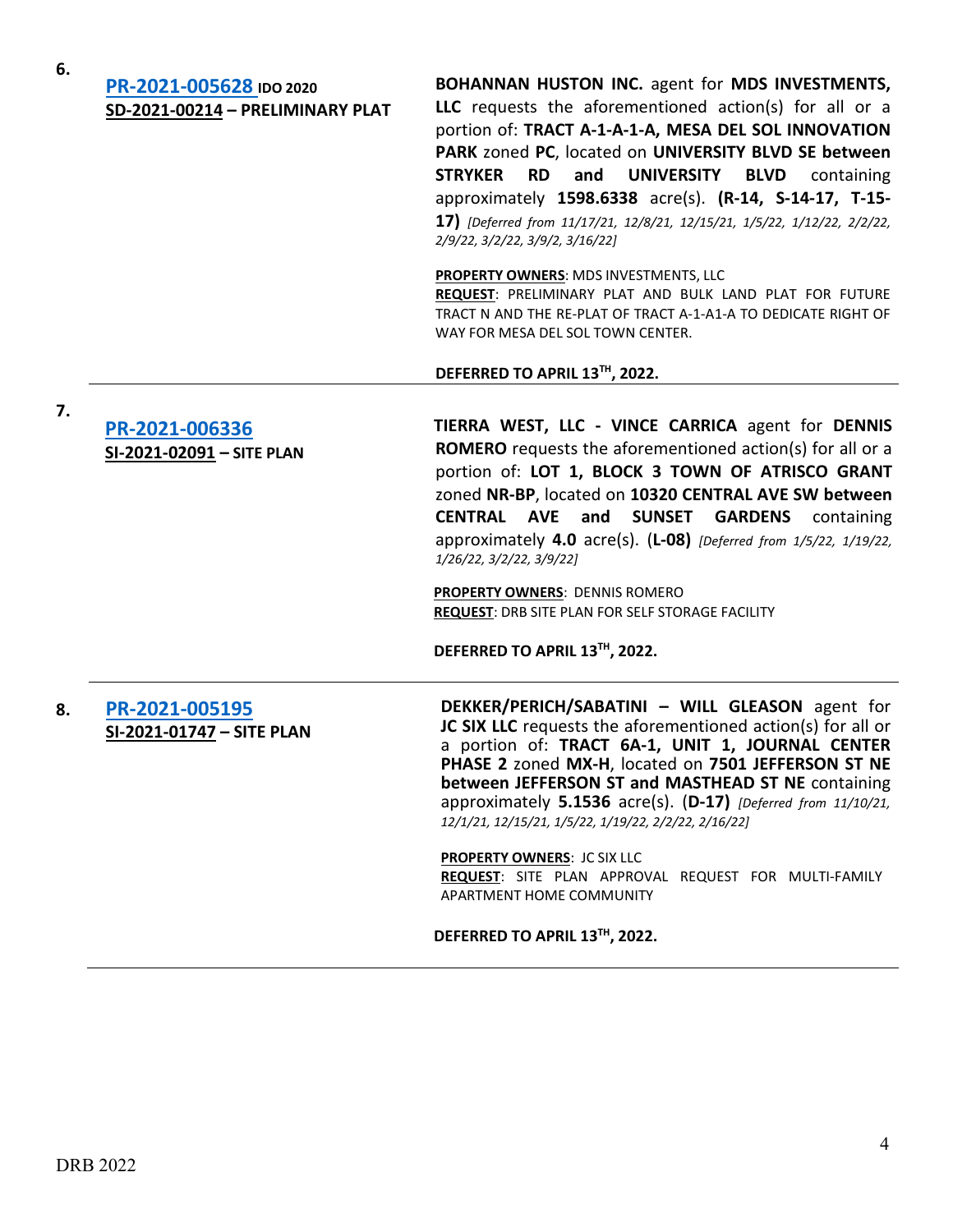#### **9. [PR-2021-005482](http://data.cabq.gov/government/planning/DRB/PR-2021-005482/DRB%20Submittals/PR-2021-005482_March_30_2022%20(PP)/2121YaleBlvdSE_DRB_PrelimPlat_SubmittalDocs_20220218(1).pdf)**

**Sketch plat 5-26-2021**

#### **SD-2022-00036 – PRELIMINARY PLAT**

**GALLOWAY & COMPANY, INC./A ARON MCLEAN** agent for **I-25 & GIBSON LLC/ WES BUTERO** requests the aforementioned action(s) for all or a portion of: **TRACTS A-1A, B-1 AND C-1, LOVELACE HEIGHTS ADDITION** zoned **NR-C**, located at **2121 YALE BLVD SE between GIBSON BLVD SE and MILE RD** containing approximately **7.18** acre(s). (**M-15)**

**PROPERTY OWNERS**: I25 & GIBSON LLC

**REQUEST**: SUBDIVIDE 3 EXISTING TRACTS INTO 6 COMMERCIAL LOTS WITH ASSOCIATED INFRASTRUCTURE IMPROVEMENTS

**INDIAN SCHOOL NE and HAINES NE** containing approx-

imately **0.4017** acre(s). **(J-17)***[Deferred from 3/9/22]*

**REQUEST**: VACATE A PORTION OF SAN MATEO BOULEVARD

**PROPERTY OWNERS**: HERRIN-OPHIR LLC

**DEFERRED TO APRIL 13TH, 2022.**

**DEFERRED TO APRIL 6TH, 2022.**

### **10.**

| Tņ. | PR-2018-001398<br>SD-2021-00242 - PRELIMINARY PLAT<br>VA-2021-00447- SIDEWALK WAIVER<br>SD-2021-01966 - EPC FINAL SITE PLAN<br><b>SIGN OFF</b> | JAG PLANNING & ZONING/JUANITA GARCIA agent for<br>DARRYL CHITWOOD - ECO GREEN BUILDING requests the<br>aforementioned action(s) for all or a portion of: TRACT B,<br>LANDS OF ELLA G. ROSSITER zoned PD, located on 704<br>GRIEGOS RD NW between $7TH$ ST NW and 9 <sup>th</sup> ST NW<br>containing approximately 0.75 acre(s). (F-14) [Deferred from<br>12/15/12, 1/5/22, 1/26/22, 2/16/22, 3/2/22, 3/16/22]<br><b>PROPERTY OWNERS: DARRYL CHITWOOD</b><br><b>REQUEST: PRELIMINARY PLAT, SIDEWALK WAIVER</b><br>DEFERREDTO APRIL 13TH, 2022. |
|-----|------------------------------------------------------------------------------------------------------------------------------------------------|------------------------------------------------------------------------------------------------------------------------------------------------------------------------------------------------------------------------------------------------------------------------------------------------------------------------------------------------------------------------------------------------------------------------------------------------------------------------------------------------------------------------------------------------|
| 11. | PR-2021-005984<br>SD-2022-00014 - VACATION OF<br><b>RIGHT OF WAY</b>                                                                           | JAG PLANNING & ZONING, LLC/JUANITA GARCIA agent for<br>VICTOR WUAMETT/HERREN-OPHIR requests the aforeme-<br>ntioned action(s) for all or a portion of: LOT B-1, LOT A-1 &<br>LOT 11 BLOCK 9, RIDGE PARK ADDITION zoned MX-L,<br>located at 2109-2111 SAN MATEO BLVD NE between                                                                                                                                                                                                                                                                 |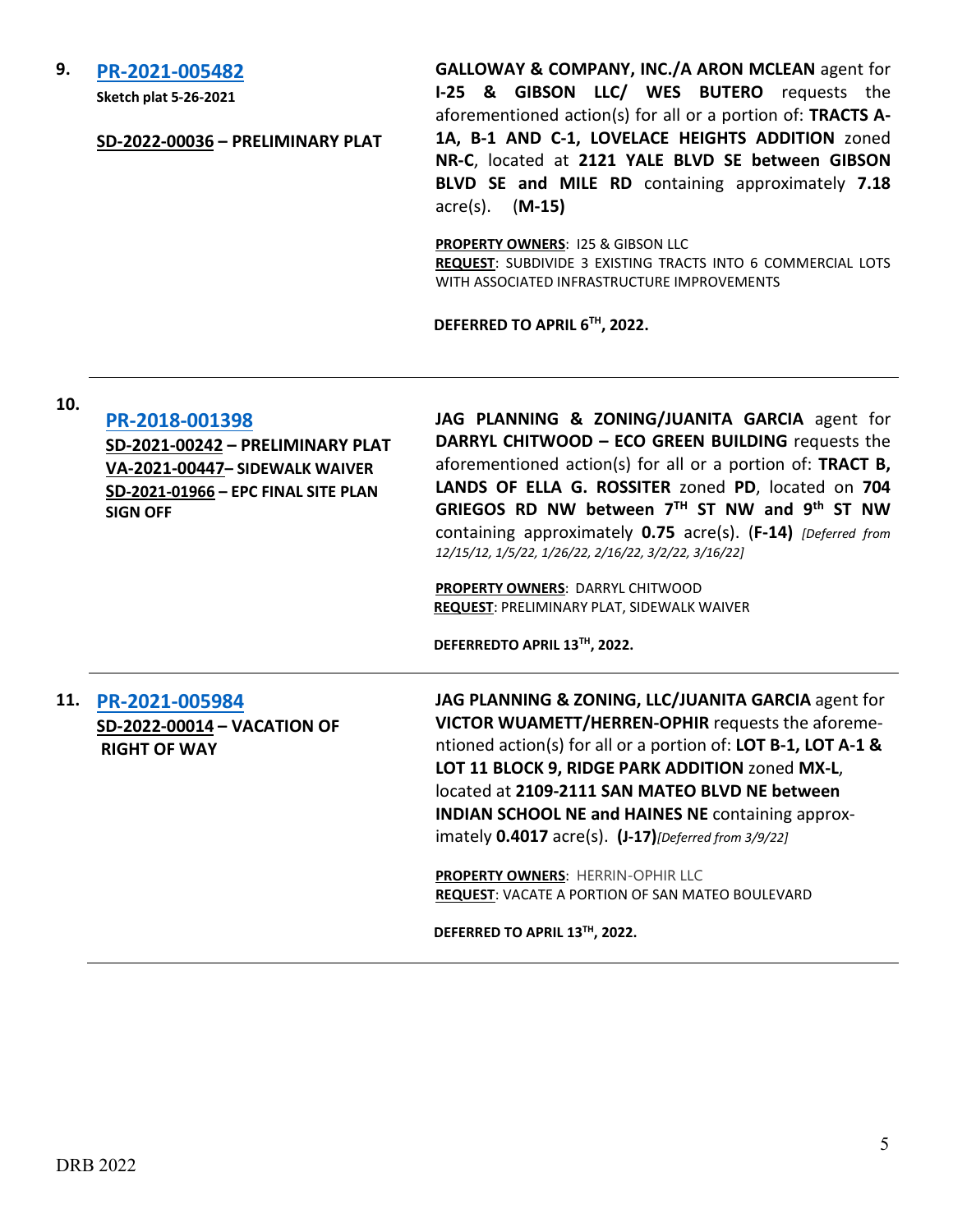| 12. | PR-2018-001346<br>SI-2022-00184 - SITE PLAN AMENDMENT     | SUSTAINABILITY ENGINEERING GROUP, LLC/ KEVIN ZENK<br>requests the aforementioned action(s) for all or a portion<br>of: 1-A, BLOCK 29, UNIT B, NORTH ALBUQUERQUE ACRES<br>zoned NR-BP, located on SOUTHEAST CORNER of<br>ALAMEDA BLVD and SAN PEDRO containing approximately<br><b>1.001</b> acre(s). $(C-18)$ [Deferred from 2/16/22]<br>PROPERTY OWNERS: GREEN JEANS WEST LLC                                 |
|-----|-----------------------------------------------------------|----------------------------------------------------------------------------------------------------------------------------------------------------------------------------------------------------------------------------------------------------------------------------------------------------------------------------------------------------------------------------------------------------------------|
|     |                                                           | REQUEST: SITE PLAN APPLICATION FOR NEW 2-LANE DRIVE THRU<br><b>RESTAURANT</b>                                                                                                                                                                                                                                                                                                                                  |
|     |                                                           | DEFERRED TO APRIL 6TH, 2022                                                                                                                                                                                                                                                                                                                                                                                    |
| 13. | PR-2021-005439<br>SD-2022-00027 - PRELIMINARY PLAT        | MODULUS ARCHITECTS, INC. & LAND USE PLANNING<br>agent for DEEPESH KHOLWADWALA C/O SUN CAPITAL<br>HOTEL requests the aforementioned action(s) for all or a<br>portion of: LT 2-A-1-B-2-B-2, 2-A-1-B-2-B-3, 3-A-1-A, ABQ<br>WEST UNIT 2, zoned MX-M, located on HIGH ASSETS WAY<br>between PASEO DEL NORTE NW and EAGLE RANCH RD<br>NW containing approximately 4.079 acre(s). (C-13) [Deferred<br>from 3/16/22] |
|     |                                                           | <b>PROPERTY OWNERS: ZIA TRUST INC CUSTODIAN SHAFFER JASON A IRA</b><br>REQUEST: SUBDIVIDE 3 EXISTING PARCESL INTO 2 TRACTS, VACATE<br>EXISTING PRIVATE ACCESS, DRAINAGE, SIDEWALK AND UTILITY<br>EASEMENTS, GRANT CROSS LOT DRAINAGE EASEMENT<br>DEFERRED TO APRIL 13™, 2022.                                                                                                                                  |
|     |                                                           |                                                                                                                                                                                                                                                                                                                                                                                                                |
|     | 14. PR-2019-003021<br>SI-2022-00308 - SITE PLAN AMENDMENT | STUDIO SOUTHWEST ARCHITECTS, INC. agent for UPTOWN<br><b>TOWER LLC</b> requests the aforementioned action(s) for all or<br>a portion of: 5-A-1, BLOCK C, LOUISIANA SUBDIVISION<br>zoned MX-H, located at 2440 LOUISIANA BLVD NE<br>between MENAUL BLVD NE and INDIAN SCHOOL RD NE<br>containing approximately 1.2137 acre(s). (H-19) [Deferred from<br>$3/2/22$ ]                                              |
|     |                                                           | PROPERTY OWNERS: UPTOWN TOWER LLC & ALLEN FAMILY INVEST<br><b>MENTS LLC &amp; ALLEN FAMILY INVESTMENTS 2</b><br>REQUEST: MAJOR AMENDMENT FOR SITE DEVELOPMENT PLAN FOR<br>ONE STORY 5,881 SQ FT OFFICE BUILDING                                                                                                                                                                                                |
|     |                                                           | DEFERRED TO APRIL 6TH, 2022.                                                                                                                                                                                                                                                                                                                                                                                   |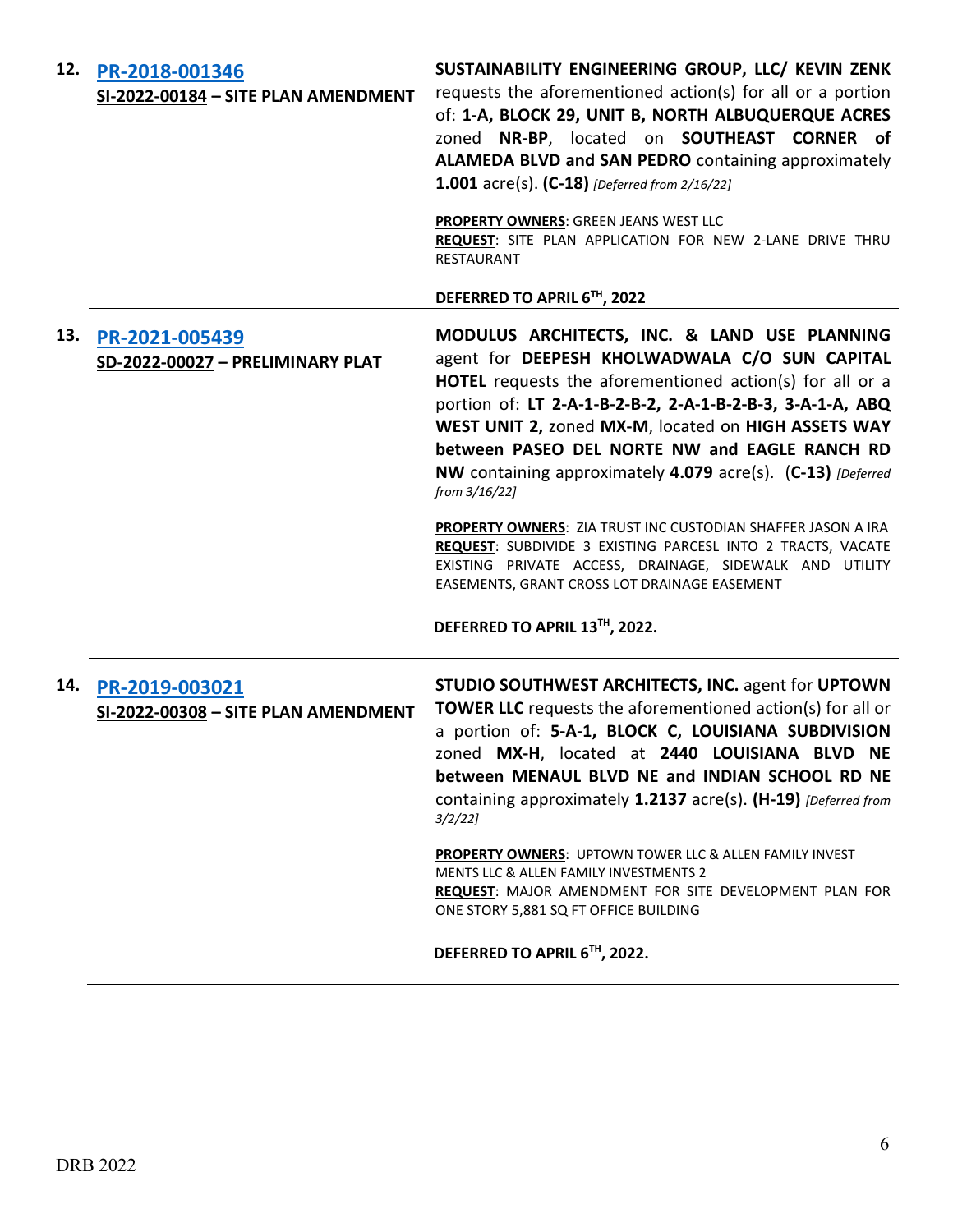| 15. | PR-2021-005864<br>(AKA: PR-2019-002402)<br>SI-2021-002080 - SITE PLAN                                                                                                  | <b>BOWMAN CONSULTING GROUP</b> requests the afore-<br>mentioned action(s) for all or a portion of: LOT 12, UNIT 5,<br>AVALON SUBDIVISION zoned NR-BP, located on 98TH<br>containing approximately 1.46 acre(s). (K-9) [Deferred from<br>1/5/22, 1/12/22, 2/9/22, 3/16/22]                                                                                                                                                                                                                                                                                                                                                                                                                                   |
|-----|------------------------------------------------------------------------------------------------------------------------------------------------------------------------|-------------------------------------------------------------------------------------------------------------------------------------------------------------------------------------------------------------------------------------------------------------------------------------------------------------------------------------------------------------------------------------------------------------------------------------------------------------------------------------------------------------------------------------------------------------------------------------------------------------------------------------------------------------------------------------------------------------|
|     |                                                                                                                                                                        | PROPERTY OWNERS: KEVIN MATTSON-RS BLUEWATER LLC<br><b>REQUEST: DRB SITE PLAN FOR DRIVE THRU RESTAURANT</b>                                                                                                                                                                                                                                                                                                                                                                                                                                                                                                                                                                                                  |
|     |                                                                                                                                                                        | IN THE MATTER OF THE AFOREMENTIONED APPLICATION,<br>BEING IN COMPLIANCE WITH ALL APPLICABLE REQUIREMENTS<br>OF THE DPM AND THE IDO AND WITH THE SIGNING OF THE<br><b>INFRASTRUCTURE LIST ON MARCH 30, 2022, THE DRB HAS</b><br>APPROVED THE SITE PLAN. FINAL SIGN-OFF IS DELEGATED TO<br><b>TRANSPORTATION FOR CLARIFICATION OF CURBS AND RAMPS ON</b><br>SITE ADDING DIRECTIONAL ARROWS IN THE PAVEMENT WITHIN THE<br>ONE-WAY ISLE, FOR "INTERSECTION SITE DISTANCE" TO BE APPLIED<br>ON 98TH STREET FOR LANDSCAPE PLAN PURPOSES, AND FOR THE<br>REMOVAL OF THE "PRELIMINARY CONSTRUCTION NOTE" FROM THE<br>PLAN, AND TO PLANNING FOR PLAT RECORDING, AND FOR THE FULL<br><b>SET OF FINAL PLAN SHEETS.</b> |
| 16. | PR-2022-0006630<br>SD-2022-00024 - VACATION OF PUBLIC<br><b>EASEMENT</b><br>SD-2022-00025 - PRELIMINARY/FINAL<br><b>PLAT</b><br><b>VA-2022-00065 - SIDEWALK WAIVER</b> | ALDRICH LAND SURVEYING agent for CARMEN SANDOVAL<br>requests the aforementioned action(s) for all or a portion<br>of: LOT 17, OXBOW VILLAGE zoned R-1D, located at 3809<br>OXBOW VILLAGE LN NW containing approximately 0.2240<br>$\text{acre(s)}.$ (G-11) [Deferred from 3/2/22, 3/16/22]<br>PROPERTY OWNERS: SANDOVAL CARMEN<br>REQUEST: VACATE PORTION OF REMAINING ABCWUA PUBLIC<br>SANITARY SEWER AND WATERLINE EASEMENT<br>DEFERRED TO APRIL 13TH, 2022.                                                                                                                                                                                                                                              |
|     |                                                                                                                                                                        |                                                                                                                                                                                                                                                                                                                                                                                                                                                                                                                                                                                                                                                                                                             |

# *MINOR CASES*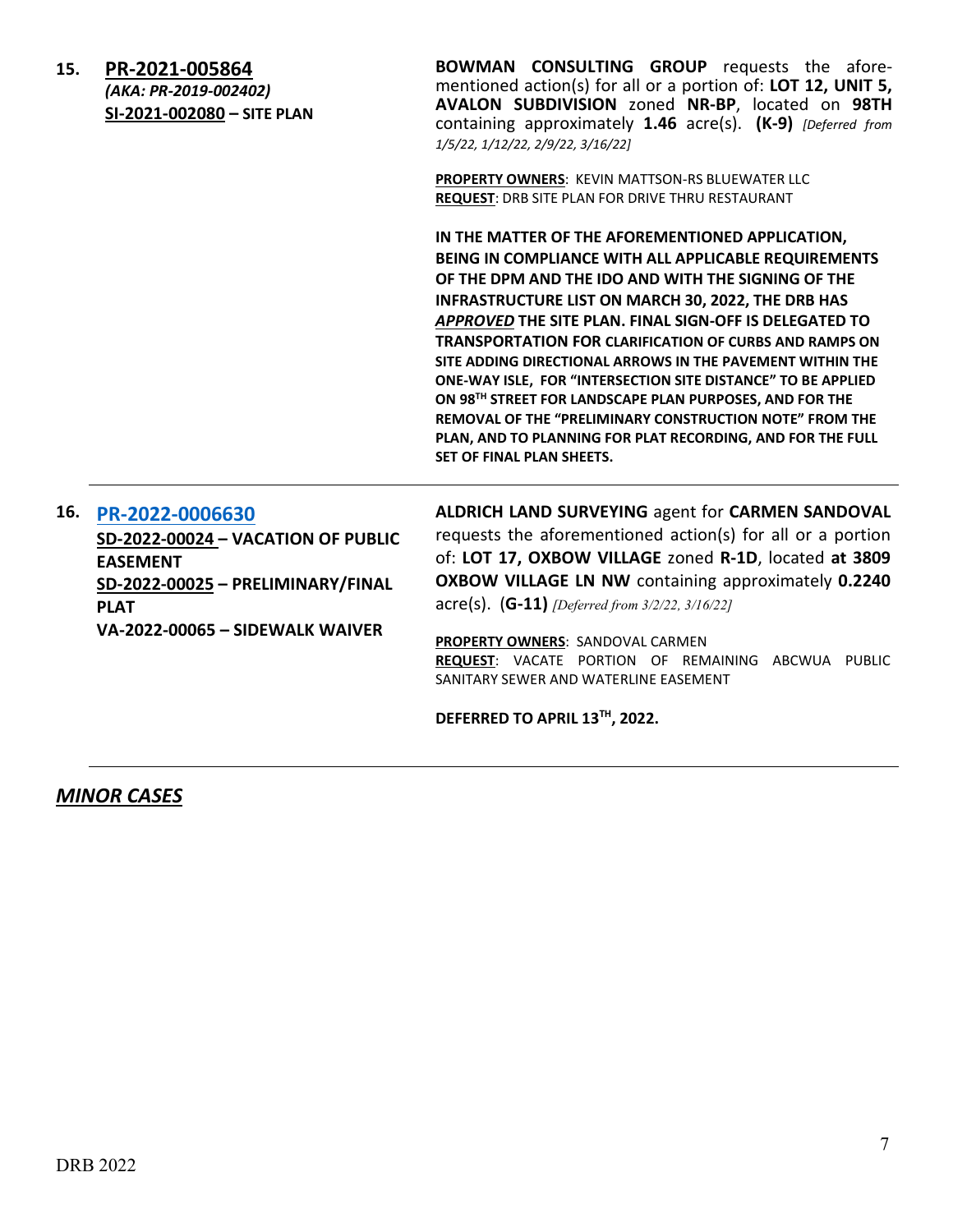|     | 17. PR-2022-006762<br>SD-2022-00043 - PRELIMINARY/FINAL<br><b>PLAT</b> | ALDRICH LAND SURVEYING - TIM ALDRICH agent for<br>STEVEN R. CHAMBERLIN AND SUSAN CHAMBERLIN<br>requests the aforementioned action(s) for all or a portion<br>of: LOT 2, ALVARADO GARDENS zoned R-A, located at 2217<br>MATTHEW AVE NW between HARVEST LANE NW and<br><b>CORIANDA CT NW</b> containing approximately 0.5327<br>$\arccos(s)$ . (G-13)<br><b>PROPERTY OWNERS: CHAMBERLIN STEVEN R &amp; SUSAN</b><br>REQUEST: DIVIDE LOT 24 INTO 2 TRACTS, GRANT PRIVATE ACCESS<br>EASEMENT, PRIVATE SANITARY SEER AND WATER SERVICE EASEMENT<br>AND PUBLIC UTILITY EASEMENT                              |
|-----|------------------------------------------------------------------------|--------------------------------------------------------------------------------------------------------------------------------------------------------------------------------------------------------------------------------------------------------------------------------------------------------------------------------------------------------------------------------------------------------------------------------------------------------------------------------------------------------------------------------------------------------------------------------------------------------|
|     |                                                                        | DEFERRED TO APRIL 13™, 2022.                                                                                                                                                                                                                                                                                                                                                                                                                                                                                                                                                                           |
| 18. | PR-2019-002668<br>SD-2022-00044 - PRELIMINARY/FINAL<br><b>PLAT</b>     | ALDRICH LAND SURVEYING - TIM ALDRICH agent for<br><b>SECURITY</b><br><b>SELF</b><br><b>STORAGE,</b><br>INC.<br>requests<br>the<br>aforementioned action(s) for all or a portion of: LOT 28-A,<br>INTERSTATE INDUSTRIAL TRACT zoned NR-LM, located at<br><b>ELLISON ST NE between</b><br><b>ELLISON</b><br>4000<br><b>NE</b><br>and<br><b>WASHINGTON ST NE</b> containing approximately 4.9146<br>$\arccos(5)$ . (D-17)<br>PROPERTY OWNERS: SECURITY SELF STORAGE INC<br><b>REQUEST: PROPERTY DIVISION TO CREATE SEPERATE LOT FOR AMAFCA</b><br><b>DRAINAGE CHANNEL</b><br>DEFERRED TO APRIL 6TH, 2022. |
|     | 19. PR-2019-003092<br>SD-2022-00009 - PRELIMINARY/FINAL<br><b>PLAT</b> | TIERRA WEST, LLC agent for SWCW LLC requests the<br>aforementioned action(s) for all or a portion of: LOT 9-A<br>REPLAT OF LOTS 9 & 10, BLOCK 32, RIDGECREST ADDITION<br>zoned MX-M, located at 1425 SAN MATEO BLVD between<br>MATEO BLVD and GIBSON BLVD containing<br><b>SAN</b><br>approximately 0.28 acre(s). (L-17) [Deferred from 2/2/22, 2/16/22,<br>3/2/22, 3/9/22<br><b>PROPERTY OWNERS: SWCW LLC</b><br>REQUEST: MINOR PRELIMINARY/FINAL PLAT REVIEW                                                                                                                                         |
|     |                                                                        | DEFERRED TO APRIL 6TH, 2022.                                                                                                                                                                                                                                                                                                                                                                                                                                                                                                                                                                           |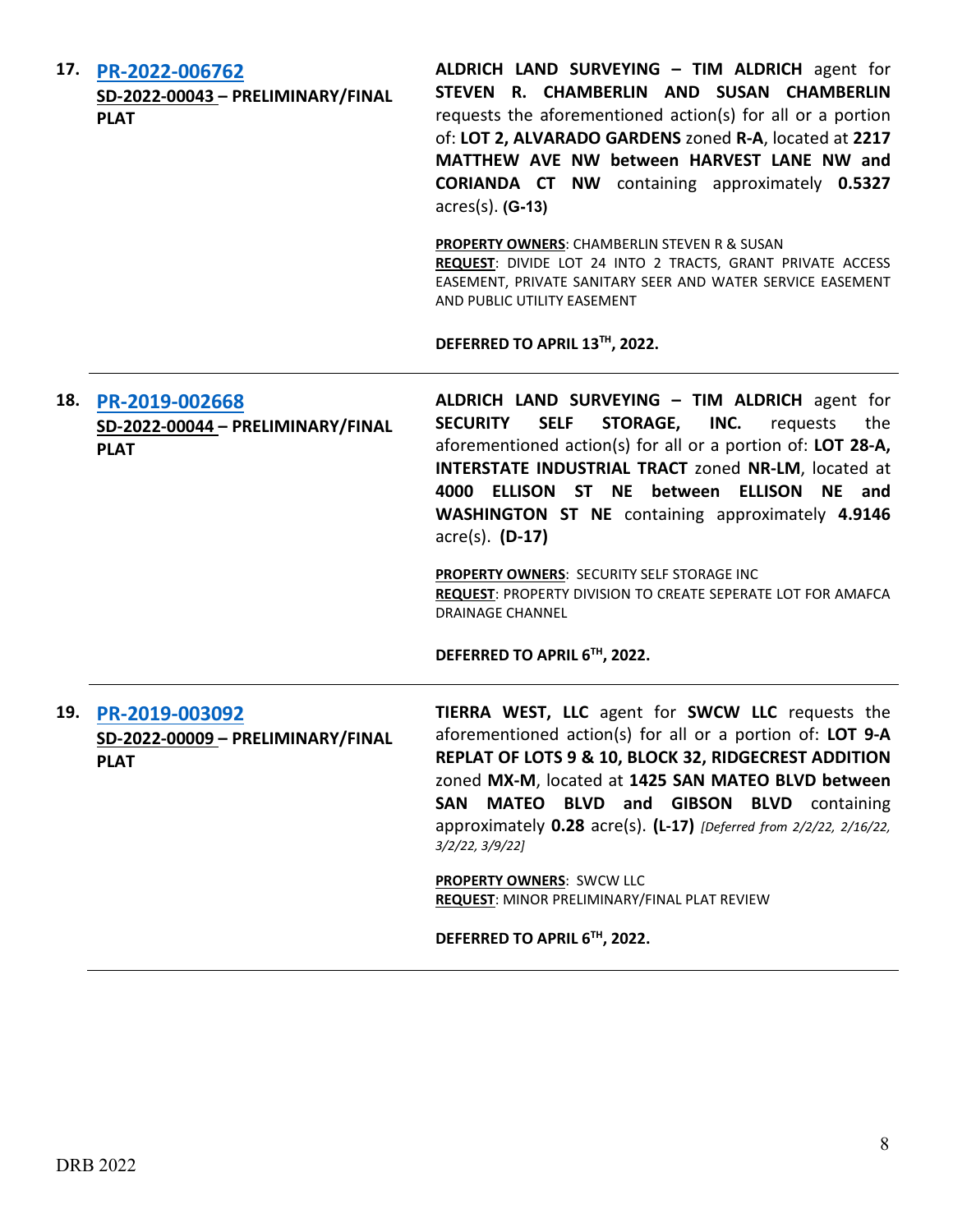|     | 20. PR-2021-005687<br>SI-2022-00316 - EPC SITE PLAN FINAL<br><b>SIGN-OFF</b> | <b>CONSENSUS PLANNING INC. agent for ALAMO CENTER LLC</b><br>requests the aforementioned action(s) for all or a portion<br>of: TRACT C, ALAMEDA WEST zoned MX-M, located at<br>10127 COORS BLVD NW between 7 BAR LOOP NW and<br>OLD AIRPORT RD NW containing approximately 0.8642<br>$\text{acre}(s)$ . $(B-14)$ [Deferred from 2/16/22]                                                                                          |
|-----|------------------------------------------------------------------------------|-----------------------------------------------------------------------------------------------------------------------------------------------------------------------------------------------------------------------------------------------------------------------------------------------------------------------------------------------------------------------------------------------------------------------------------|
|     |                                                                              | PROPERTY OWNERS: ALAMO CENTER LLC<br>REQUEST: SITE PLAN SIGN-OFF FOR PREVIOUSLY APPROVED STIE PLAN<br>AMENDMENT TO ALLOW FOR COMMERCIAL DEVELOPMENT ON A<br>PARCEL PREVIOUSLY USED AS A DRAINAGE POND THAT HAS BEEN<br>PARTIALLY RECLAIMED.                                                                                                                                                                                       |
|     |                                                                              | DEFERRED TO APRIL 27TH, 2022.                                                                                                                                                                                                                                                                                                                                                                                                     |
|     | 21. PR-2021-005089<br>SD-2022-00037 - PRELIMINARY/FINAL<br><b>PLAT</b>       | <b>SUPREME INVESTMENTS, LLC</b> requests the aforementioned<br>action(s) for all or a portion of: LOT 2, PLAT OF FAITH<br>ADDITION zoned MX-T, located at 4700 EUBANK BLVD NW<br>between OSUNA RD. and LAGRIMA DE ORO RD containing<br>approximately 2.3467 acre(s). (F-21) [Deferred from 3/9/22]<br>PROPERTY OWNERS: LUCERO STEVE & HOPE<br>REQUEST: SUBDIVIDE EXISTING PARCEL INTO TWO TRACTS<br>DEFERRED TO APRIL 13TH, 2022. |
| 22. | PR-2021-005009 IDO 2019<br>SD-2021-00091 - PRELIMINARY/<br><b>FINALPLAT</b>  | WAYJOHN SURVEYING INC. agent(s) for BLAKES LOTA<br><b>BURGER LLC</b> request(s) the aforementioned action(s) for all<br>or a portion of PARCELS 6 THRU 10, ATRISCO BUSINESS<br>PARK zoned MX-M, located at NE Corner of COORS BLVD<br>and FORTUNA ROAD, containing approximately 1.3523<br>acre(s). (J-10) [Deferred from 5/19/21, 7/14/21, 8/4/21, 8/18/21,<br>10/20/21, 12/1/21, 1/5/22. 2/2/22, 2/16/22, 3/2/22, 3/16/22]      |

**PROPERTY OWNERS**: BLAKE'S LOTABURGER **REQUEST**: COMBINE 5 LOTS INTO ONE LOT

**DEFERRED TO APRIL 13TH, 2022.**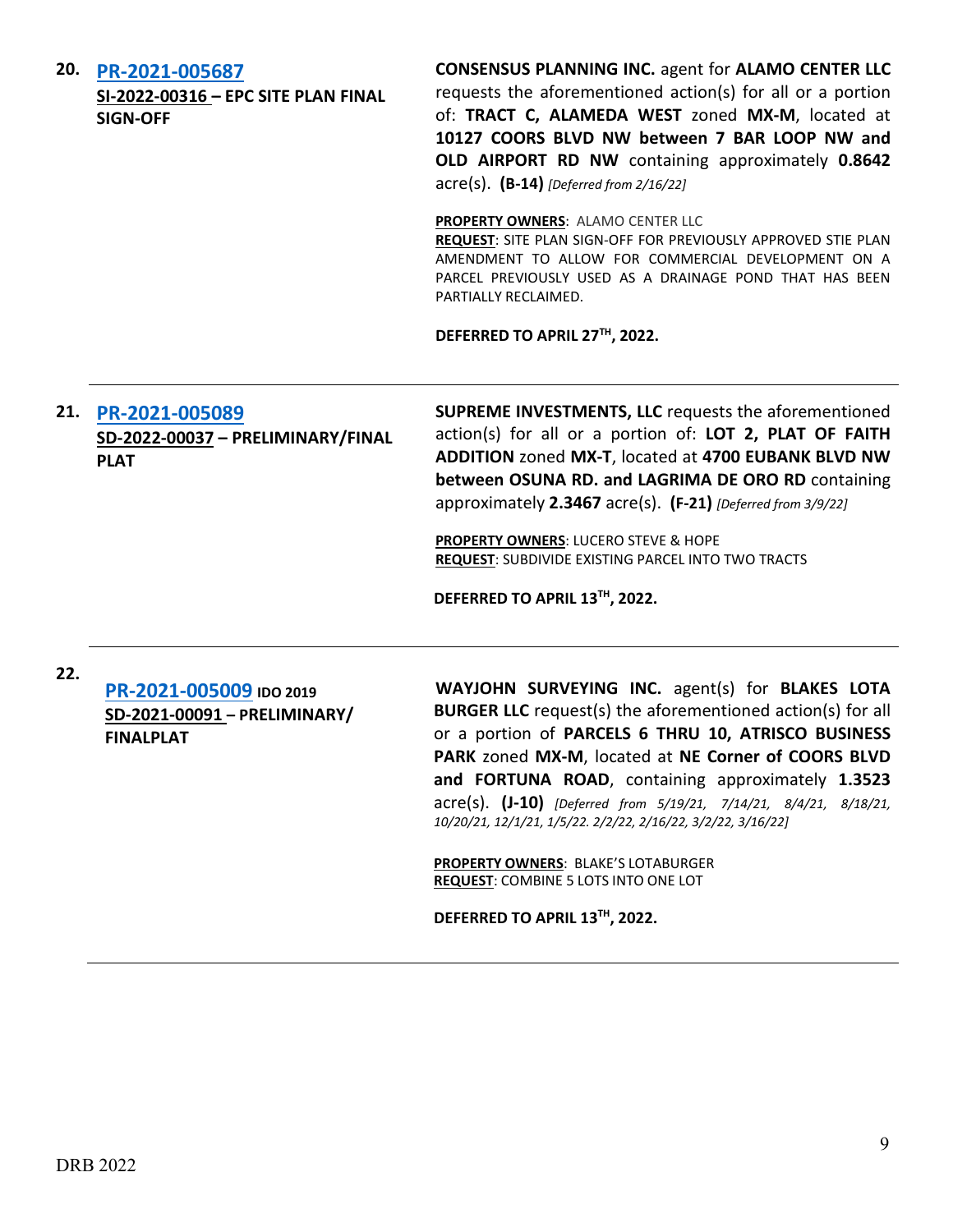### **23. [PR-2019-002824](http://data.cabq.gov/government/planning/DRB/PR-2019-002824/DRB%20Submittals/)**

**SD-2022-00045 – PRELIMINARY/ FINAL PLAT Sketch plat 10-27-2020**

**CSI – CARTESIAN SURVEYS, INC.** agent for **HOMES DIRECT** requests the aforementioned action(s) for all or a portion of: **LOTS 6A-1 and 6A-2, BROADWAY INDUSTRIAL CENTER, UNIT 2** zoned **NR-LM**, located on **SAN JOSE AVE SE between BROADWAY BLVD SE and KARSTEN CT SE**  containing approximately **2.7444** acre(s). **(M-14)**

**PROPERTY OWNERS**: GRITTON RAY & PATRICIA R **REQUEST**: LOT LINE ELIMINATION, GRANT EASEMENTS, DEDICATE RIGHT OF WAY

**IN THE MATTER OF THE AFOREMENTIONED APPLICATION, BEING IN COMPLIANCE WITH ALL APPLICABLE REQUIREMENTS OF THE DPM AND THE IDO, THE DRB HAS** *APPROVED* **THE PRELIMINARY/ FINAL PLAT. FINAL SIGN OFF IS DELEGATED TO PLANNING FOR THE ADDITION OF THE APPLICATION NUMBER ONTO THE PLAT.**

# *SKETCH PLATS*

**24. [PR-2022-006769](http://data.cabq.gov/government/planning/DRB/PR-2022-006769/DRB%20Submittals/PR-2022-006769_March_30_2022%20(Sketch)/Application/DRB_App_Sketch_Plat_201465.pdf) PS-2022-00045 – SKETCH PLAT** **CSI – CARTESIAN SURVEYS INC.** agent for **JACQUELINE M. FISHMAN** requests the aforementioned action(s) for all or a portion of: **LOT 1A; LOT A1; TRACT 141A1, LANDS OF PAUL AND MARY F. SANCHEZ; ISMAEO VALENZUELA; FRED E. AND MARY E. MONDRAGON** zoned **R-A**, located at **1815 GABALDON RD NW between CAMILO LN NW and MOYA RD NW** containing approximately **2.3981** acre(s). **(H-12)**

**PROPERTY OWNERS**: FISHMAN JACQUELINE M TRUSTEE FISHMAN RVT, OLSON RICHARD E & VERA MOY, CALVA NORA QUINTAL & BAUGH COLIN **REQUEST**: CREATE 3 NE TRACTS FROM 3 EXISTING TRACTS BY LOT LINE ELIMINATION

**THE SKETCH PLAT WAS REVIEWED AND COMMENTS PROVIDED.**